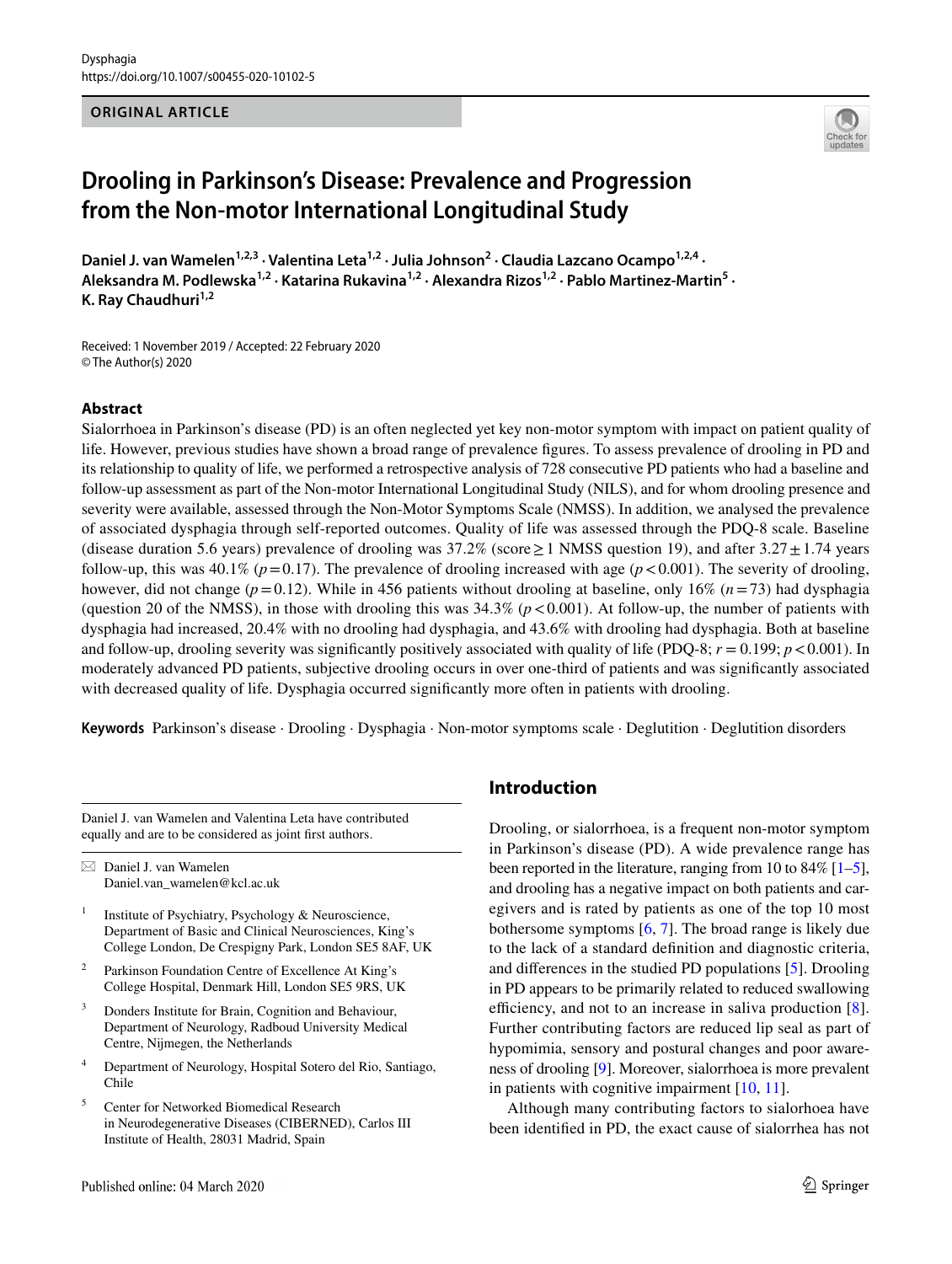been fully clarifed. The strongest evidence is that for a relationship between dysphagia and drooling [[1,](#page-5-0) [12\]](#page-5-8). Other studies have shown that, based on measures of salivation  $[13–15]$  $[13–15]$ , and scintigraphic analysis  $[16]$  $[16]$ , impaired swallowing is the most likely cause of drooling in PD. The importance of drooling in PD has been demonstrated not only by the associated risk of dry mouth, impact on bolus formation, loss of antibacterial effects of saliva, perioral dermatological changes, dehydration, and increased speech difficulties [\[8,](#page-5-4) [17](#page-5-12), [18](#page-5-13)], together with its social impact and associated social isolation. As the current literature in drooling in PD is often conficting, we aimed to expand the current knowledge by assessing sialorrhoea and associated symptoms in a large cohort of longitudinally followed PD patients. The aim of the current study was to examine the prevalence of drooling, and its progression, across diferent age groups in patients with PD, and assess the impact on quality of life. Our hypothesis was that the prevalence of sialorrhoea in PD would increase with age and would negatively impact on quality of life.

# **Methods**

This study was a retrospective project using data from the prospective, longitudinal, Non-motor International Longitudinal Study (NILS). The NILS Study enables the charting of the natural history of non-motor symptoms together with treatment response and clinico-pathological correlations in PD patients. The study is adopted as a national study by the National Institute of Health Research in the UK (UKCRN No: 10,084) and involves 30 centres around the world, currently containing data for over 1600 PD patients who had a baseline assessment, and for some of whom a follow-up of up to seven years is available. The study has been authorised by local ethics committees (NRES SouthEast London REC3, 10,084, 10/H0808/141). All patients gave written consent prior to study procedures in accordance with the Declaration of Helsinki. The main inclusion criterion was a diagnosis of idiopathic PD according to the UK Brain Bank criteria. Exclusion criteria were (1) diagnosis of Parkinsonism diferent to idiopathic PD; (2) dementia (MMSE scores of 26 or less [\[19](#page-6-0)]); (3) inability to give informed consent to participate in the study.

For the current analysis, we used data from patients clinically diagnosed with idiopathic PD and whose data were entered between November 2011 and July 2019 and who were included in one of the UK centres for NILS. Data for analysis were extracted on July 1st 2019. Only patients who had at least one follow-up assessment as part of the NILS study were included in the analysis, and data for the last available follow-up assessment were used for analysis. Data extracted from the NILS database concerned sex,

age, disease onset and duration (in years), and Levodopa equivalent daily dose (LEDD). Patient-reported outcomes included Hospital Anxiety and Depression Scale (HADS) [[20](#page-6-1)], a quality of life measure (PDQ-8) [[21](#page-6-2)], Parkinson's Disease Sleep Scale-version 1 (PDSS) [[22\]](#page-6-3), Mini Mental State Examination (MMSE) [\[23](#page-6-4)], and Epworth Sleepiness Scale (ESS) [[24](#page-6-5)] scores. Clinician-based evaluations included Hoehn and Yahr (HY) staging [[25](#page-6-6)], Scales for Outcomes in PD [[26](#page-6-7)], and Non-Motor Symptoms Scale (NMSS) and Questionnaire (NMSQ) scores [[27](#page-6-8), [28\]](#page-6-9). The NMSS categorises the frequency and severity of the nonmotor symptoms of PD by nine domains: cardiovascular, sleep/fatigue, mood/apathy, perceptual problems/hallucinations, attention/memory, gastrointestinal tract, urinary function, sexual function, and miscellaneous [[28\]](#page-6-9).

The presence and frequency of drooling in the studied cohort was based on the scores for question 19 of the NMSS, asking about the presence and frequency of drooling. Using NMSS question 19 scores we stratifed participants based on severity of drooling: (1) absent to mild (scores 0–3), (2) moderate (scores 4–7), and severe (scores 8–12). In addition, drooling was scored as either absent (score 0 on question 19 of the NMSS) or present (scores 1–12). Subsequently we assessed prevalence, and progression of drooling and drooling severity in our cohort. Secondary outcomes included a linear regression analysis to assess baseline predictors for drooling severity at follow-up. To this end, the raw scores for NMSS question 19 scores were used as a dependent continuous variable, and baseline demographics, and specifc non-motor (HADS, PDSS, MMSE, ESS) and motor characteristics (SCOPA) as independent continuous variables. As the data were not normally distributed (Shapiro–Francia test), group diferences at baseline and follow-up were tested with Mann–Whitney *U* test or Kruskal–Wallis test, where appropriate. To test for gender diferences, Pearson Chisquare analysis was used. To test for binominal diferences in baseline and follow-up drooling and dysphagia prevalence we used the McNemar test, and to test baseline to follow-up diference for continuous variables we used the Wilcoxon signed-rank test. For correlations Spearman's ρ was used. All data were analysed using SPSS Version 25 (IBM SPSS Statistics for Windows, Version 25.0. Armonk, NY: IBM Corp.). Data are represented as mean  $\pm$  standard deviation, unless otherwise specifed; a *p* value of < 0.05 was considered signifcant.

### **Results**

Of the 1120 participants who had a baseline assessment as part of the NILS study, 796 had at least one follow-up assessment. Of these participants, 728 had NMSS scores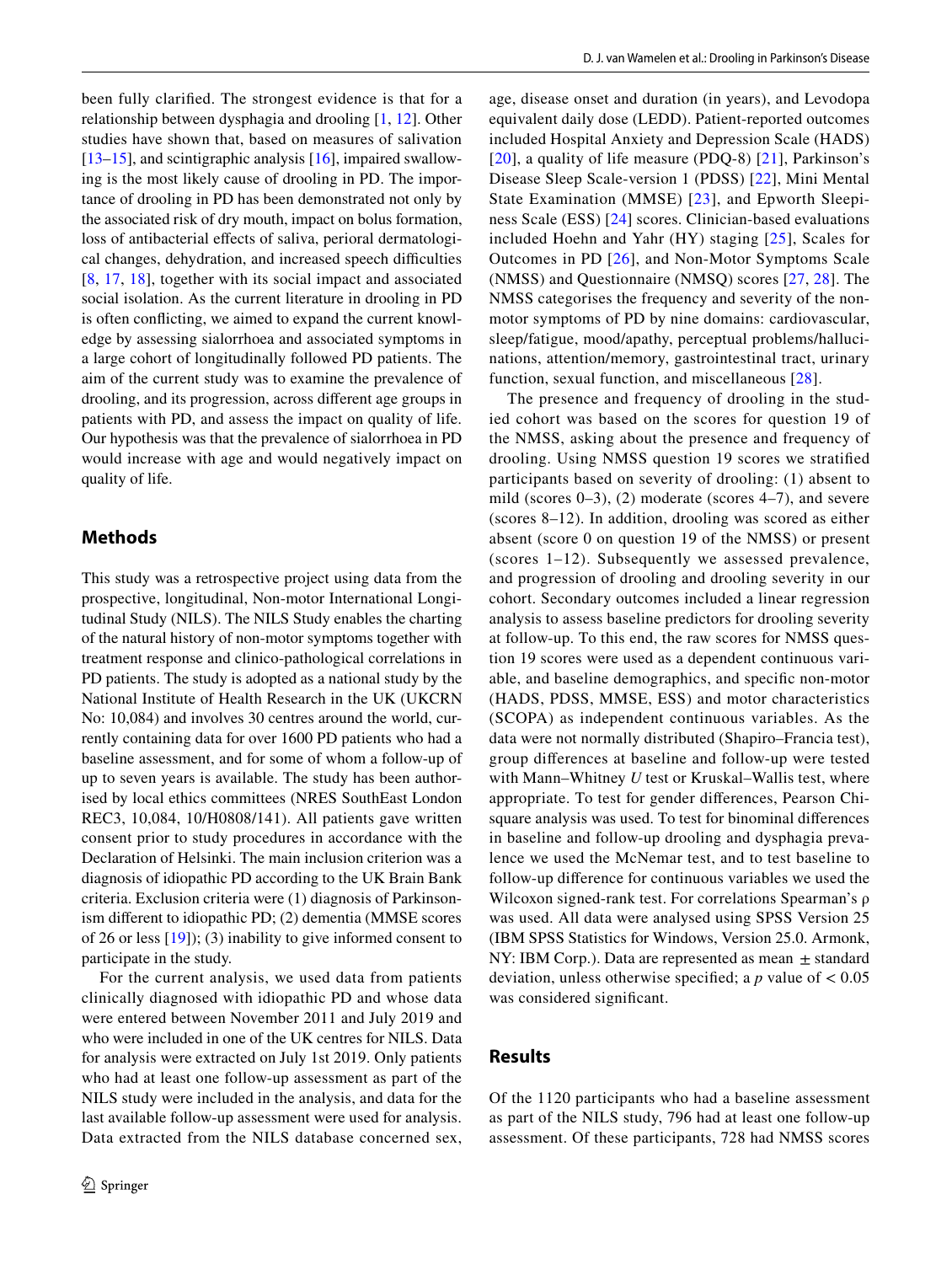<span id="page-2-0"></span>**Table 1** Demographic data for the 728 participants for whom drooling scores were available at the baseline and last follow-up assessments

|                            | <b>Baseline</b>       | Follow-up             | <i>p</i> value |
|----------------------------|-----------------------|-----------------------|----------------|
| Gender (M/F)               | 462/265 (63.5%/36.4%) | 462/265 (63.5%/36.4%) | N/A            |
| Age (yrs)                  | $65.72 \pm 10.87$     | $68.98 \pm 10.77$     | < 0.001        |
| Disease duration (yrs)     | $5.63 \pm 5.08$       | $8.90 \pm 5.37$       | < 0.001        |
| Hoehn and Yahr stage       | $2.19 \pm 0.89$       | $2.58 \pm 0.90$       | < 0.001        |
| LEDD (mg)                  | $525.19 \pm 462.01$   | $712.21 \pm 468.78$   | < 0.001        |
| <b>SCOPA</b> scores        |                       |                       |                |
| Motor score                | $9.85 \pm 5.11$       | $11.19 \pm 5.49$      | < 0.001        |
| Activities of daily living | $5.29 \pm 3.40$       | $7.02 \pm 4.00$       | < 0.001        |
| Motor complications        | $1.68 \pm 2.53$       | $2.39 \pm 2.41$       | < 0.001        |
| NMSS total scores          | $45.48 \pm 36.47$     | $48.93 \pm 39.38$     | 0.012          |

Duration of follow-up was  $3.27 \pm 1.74$  years (range 0.5–7.2 years)

*F* female, *LEDD* levodopa equivalent daily dose, *M* male, *NMSS* non-motor symptoms scale, *yrs* years

<span id="page-2-1"></span>**Table 2** Prevalence of drooling (based on Non-Motor Symptoms Scale question 19) at baseline at follow-up

| Drooling                      | <b>Baseline</b>   | Follow-up          | $p$ value         |
|-------------------------------|-------------------|--------------------|-------------------|
| Entire cohort ( $n = 728$ )   | 271 (37.2%)       | 292 (40.1%)        | 0.17 <sup>a</sup> |
| Age $< 50$ years ( $n = 66$ ) | 16(24.2%)         | 19 (28.8%)         | $0.55^{\rm a}$    |
| Age 50–65 years $(n=242)$     | 74 (30.6%)        | 80 (33.1%)         | 0.51 <sup>a</sup> |
| Age 65–80 years $(n=361)$     | 154 (42.7%)       | 163 (45.2%)        | 0.47 <sup>a</sup> |
| Age > 80 years $(n=59)$       | 27 (45.8%)        | 30 (55.8%)         | $0.66^{\rm a}$    |
| $p$ value (across age groups) | $< 0.001^{\rm b}$ | 0.002 <sup>b</sup> |                   |

Duration of follow-up was  $3.27 \pm 1.74$  years (range 0.5–7.2 years) a McNemar test

<sup>b</sup>Chi-square test

for question 19 (drooling) available for both baseline and follow-up analysis. Mean duration of follow-up for this cohort of 728 PD patients was  $3.27 \pm 1.74$  years (range

0.5–7.2 years). Other baseline demographic data are pre-

sented in Table [1](#page-2-0). At baseline prevalence of drooling was 37.2% (score of  $\geq$  1 on NMSS question 19), and after the 3.27  $\pm$ 1.74 years follow-up this the prevalence had remained stable at 40.1% (McNemar test;  $p = 0.17$ ; Table [2\)](#page-2-1). Similar results were observed across the respective age groups, with the lowest prevalence (24.2%) in the youngest  $(< 50$  years of age) patients, and the highest  $(45.8\%)$  in the older patients  $(> 80$  years of age) (Fig. [1](#page-2-2); Table [2\)](#page-2-1). The prevalence of drooling increased with age, in all four age groups at baseline and follow-up (Wilcoxon test; *p*< 0.001 and  $p = 0.002$  $p = 0.002$ , respectively; Fig. [1](#page-2-2); Table 2), and drooling severity (as measured by NMSS question 19) showed a signifcant, yet almost negligible, association with age, both at baseline (Spearman's test;  $\rho = 0.134$ ;  $p < 0.001$ ) and at follow-up (Spearman's test;  $\rho = 0.159$ ;  $p < 0.001$ ). The severity of drooling did not change over the follow-up period, with mean scores of  $1.53 \pm 2.71$  at baseline, and



<span id="page-2-2"></span>**Fig. 1** Prevalence of drooling, as defned by question 19 of the Non-Motor Symptoms Scale, at baseline and follow-up across four diferent age groups. *NMSS* non-motor symptom scale, *yrs* years. Duration of follow-up was  $3.27 \pm 1.74$  years (range 0.5–7.2 years)

 $1.77 \pm 3.02$  at follow-up (Wilcoxon test;  $p = 0.12$ ). Subgroup analysis revealed that the latter was similar across all four age groups (Wilcoxon test;  $p \ge 0.11$ ; Fig. [2\)](#page-3-0).

When looking at the infuence of disease stage, we observed that drooling severity at both baseline and follow-up assessments increased with HY stage  $(p < 0.001)$ (Wilcoxon signed-rank test), as well as drooling prevalence (McNemar test; *p*<0.001; Fig. [3\)](#page-3-1). A similar pattern was observed with disease duration, where drooling was most prevalent in in the group of patients with 10.0–15.0 (51.8% and 38.6% at baseline and follow-up, respectively) and > 15.0 years disease duration (48.9% and 48.9% at baseline and follow-up, respectively) (McNemar test;  $p < 0.0001$ ; Fig. [4](#page-3-2)).

Of the 456 patients without drooling at baseline, 73 (16.0%) has dysphagia (determined by question 20 of the NMSS), whereas 93 out of 271 (34.3%) PD patients with drooling had dysphagia (Chi-square test;  $p < 0.001$ ).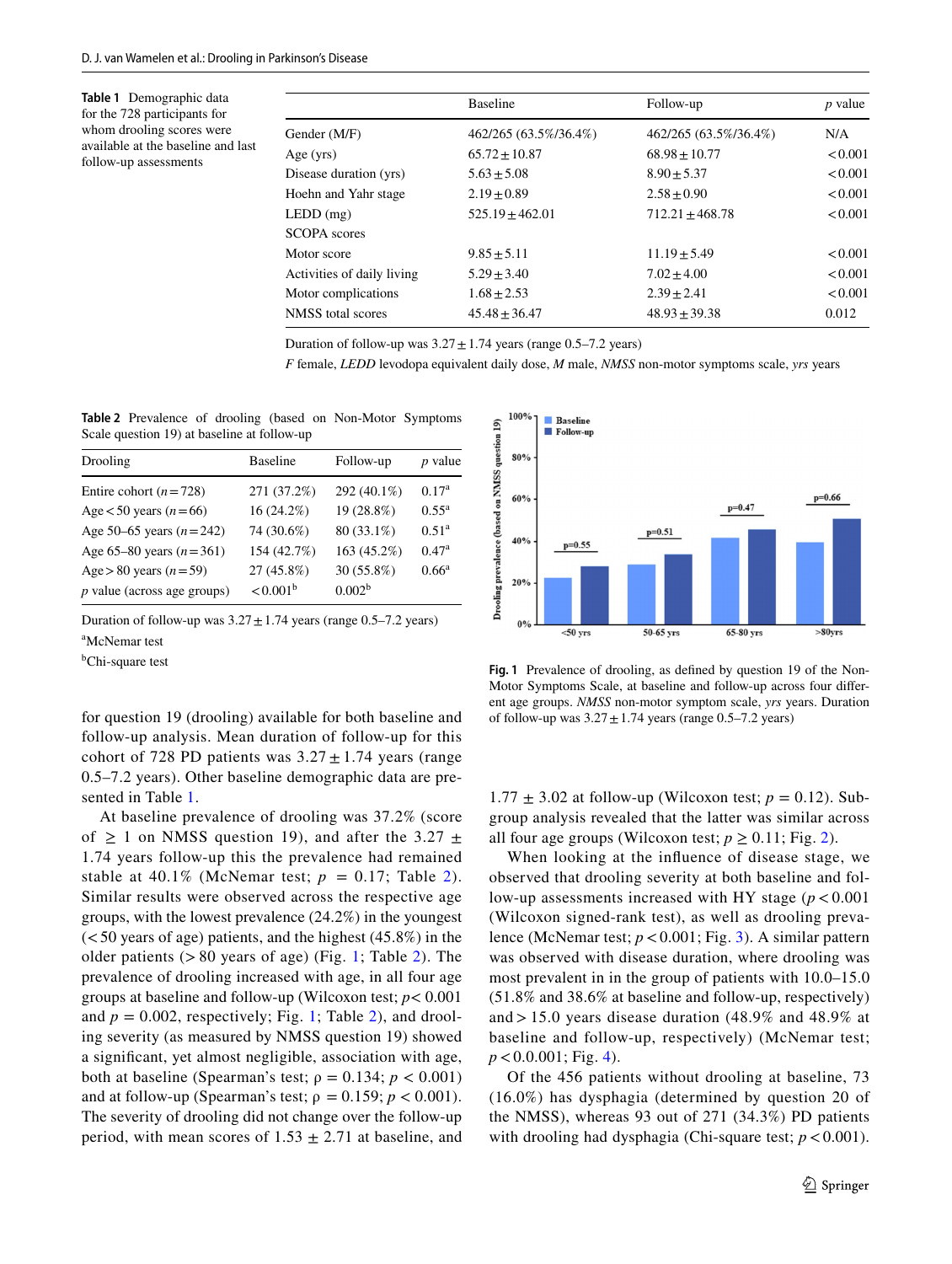

<span id="page-3-0"></span>**Fig. 2** Drooling severity, as defned by question 19 of the Non-Motor Symptoms Scale, at baseline and follow-up across four diferent age groups. *NMSS* non-motor symptom scale, *yrs* years. Bars represent 95% confdence intervals

At follow-up, the number of patients with dysphagia had increased, and 20.4% (89 out of 436 patients) with no drooling had dysphagia, and 43.6% (127 out of 291 patients) with drooling had dysphagia.

Both at baseline and at follow-up, drooling severity was signifcantly, yet almost negligibly, positively associated with PDQ-8 scores (higher scores indicating lower quality of life) (Spearman's test;  $\rho = 0.193$ ,  $p < 0.001$ , and  $\rho =$ 0.199,  $p < 0.001$ , respectively). A regression analysis ( $R^2$ )  $= 0.122$ ;  $p < 0.001$ ) showed that drooling severity (defined by NMSS question 19) at follow-up was predicted by age (*b*  $= 0.198, p < 0.001$ , MMSE scores ( $b = 0.127, p = 0.013$ ), and ESS scores ( $b = 0.142$ ,  $p = 0.012$ ), but not by disease duration, LEDD, HADS subscores, PDSS scores, SCOPA subscores, or NMSS total scores at baseline ( $p \ge 0.08$ ). The interpretation of this regression model, however, was limited by the very low  $R^2$ .



<span id="page-3-1"></span>**Fig. 3** Prevalence of drooling, as defned by question 19 of the Non-Motor Symptoms Scale, at baseline and follow-up across Hoehn and Yahr stages



<span id="page-3-2"></span>**Fig. 4** Prevalence of drooling, as defned by question 19 of the Non-Motor Symptoms Scale, at baseline and follow-up across disease duration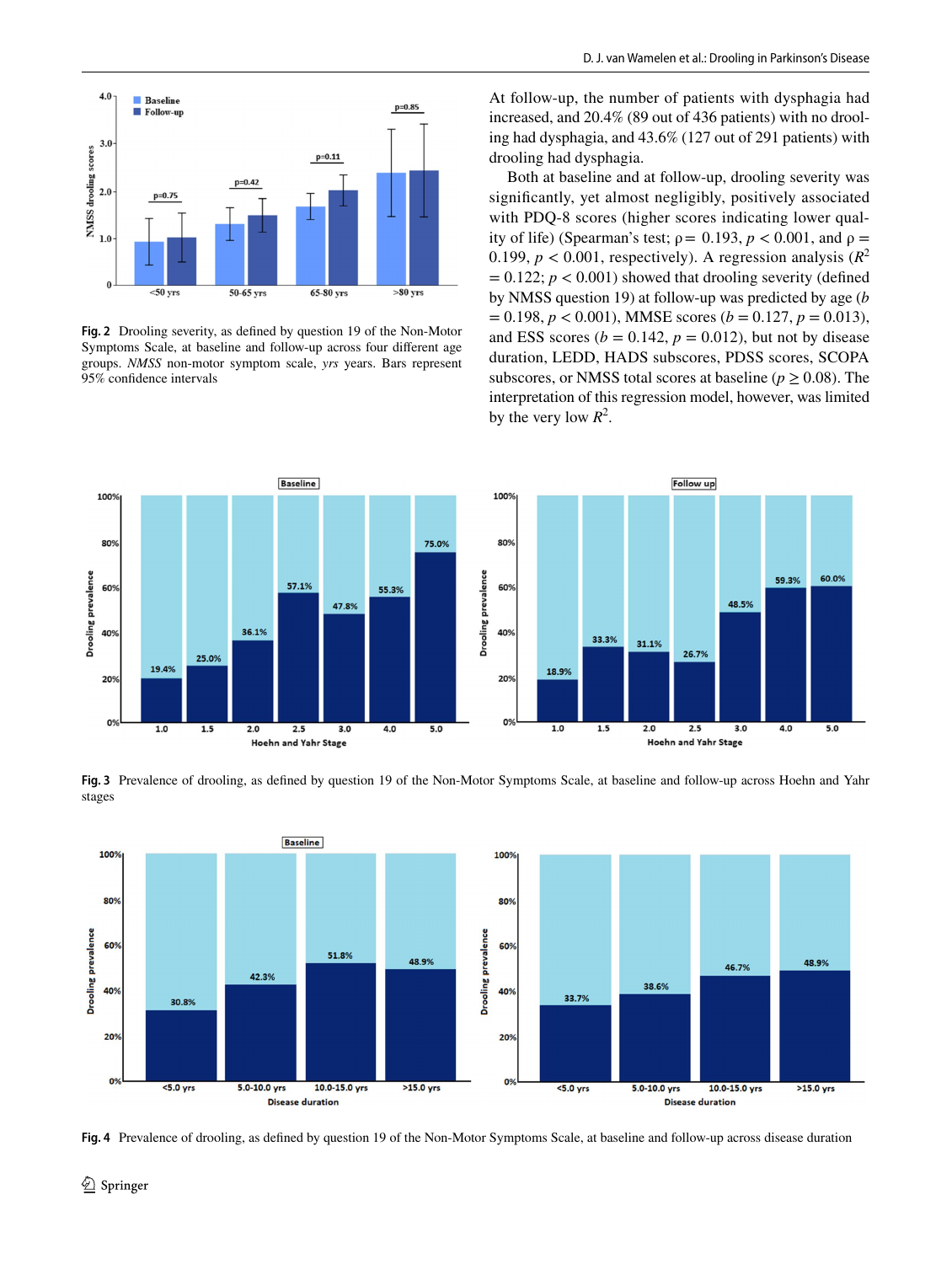#### **Discussion**

This study represents one of the largest cohorts of PD patients in whom prevalence of drooling was reported, using a validated global NMS scale. Some of the key fndings from this large real-life cohort-based data analysis in relation to subjective drooling in PD suggest that drooling occurred in 37.2% in our cohort of PD irrespective of HY stage, disease duration and gender, and that the prevalence of drooling was stable after a follow-up of over 3 years. The latter seems to suggest that treatment was either not initiated or proved ineffective. In addition, drooling appeared to have be associated with patient age, with the highest rates reported in those over 80 years of age. However, drooling severity, as assessed through the NMSS, did not increase over time. Dysphagia may be associated with the presence of drooling, and may need to be specifcally considered when determining treatment approaches.

The prevalence of drooling observed in our cohort is similar to that observed in previous studies. Using the Non-Motor Symptom Questionnaire (NMSQ), Erro et al. observed a sialorrhoea frequency of 19.4% in 61 de-novo and untreated patients with PD, increasing to 33.8% after a follow-up of four years [[29\]](#page-6-10). In another study deploying the NMSQ, Picillo and colleagues identifed that sialorrhoea in 134 de-novo PD patients increased from 23.3% to 25.0% in men after two years, while it decreased from 10.4 to 4.1% in women  $[30]$  $[30]$ . In the most comprehensive study looking at sialorrhoea (defned by the Unifed PD Rating Scale drooling item), where 314 PD patients were followed for over 4 years, drooling was present in 11.7% of moderately advanced PD patients, increasing to 55.3% at follow-up [\[31,](#page-6-12) [32\]](#page-6-13). Also, a recent prevalence study on drooling in PD performed in China showed that it is a common problem with the rate of 52.7% (273 out of 518 examined patients). The most common correlations were late onset of disease, higher levodopa equivalent daily doses, higher incidences of dysarthria, dysphagia and fuctuations, higher motor scores, and increased non-motor burden (NMSS) and depression, all affecting quality of life  $[33]$  $[33]$ . These studies show, similar to our cohort, that drooling occurs in all stages of PD, and is not an exclusive feature of advanced PD. The diferences in prevalence rates may be explained by the use of diferent (validated) tools to assess siallorhoea and the fact that a large part of patients tend to underreport non-motor symptoms [\[34\]](#page-6-15).

In our cohort we observed that drooling was often associated with dysphagia, even though it was measured through patient-reported outcomes, and at the last follow-up visits almost half of the patients with drooling had dysphagia. This number is comparable to what was observed in several recent studies. Nienstedt et al. found that in 110 PD

patients with a mean disease duration of 9.7 years, half had drooling, and this was associated with dysphagia. In addition, they observed that 59% of patients with severe drooling had dysphagia [\[35\]](#page-6-16). Drooling was, as in other studies, also associated with cognitive performance. As drooling appears to occur more often in individuals with PD during cognitively demanding tasks, such as a language task [\[36](#page-6-17)], cognitive decline may further contribute to the presence of sialorrhoea. This seems to be supported by observations in other studies showing that drooling in PD is associated with cognitive decline, similar to our fndings. Rana and colleagues showed that the presence of dementia, as assessed through the DSM-IV criteria, was signifcantly associated with the presence of drooling [[11\]](#page-5-7). The link between cognitive performance and drooling in PD, however, could not be confrmed in all studies [\[33\]](#page-6-14).

To our knowledge, the current study reports the, to date, largest cohort of PD patients in whom sialorrhoea was reported. Despite this, some limitations of our study have to be acknowledged. Firstly, drooling was not assessed through specialist clinical examination, but its presence was assessed in a retrospective cohort. Even though such information may be infuenced by e.g. recall bias, the data obtained refect a real-world experience where similar information is obtained in clinic, where formal assessments are often limited due to time pressure. In addition, a review by the Movement Disorders Task Force on Rating Scales for Parkinson's Disease suggest the use of NMSQ (recommended) and NMSS (suggested) for global dysautonomia of which drooling and dysphagia form part and NMSS was used in this study [\[37](#page-6-18)]. The reason for the NMSS having only a 'suggested' recommendation was because of the lack of validation studies other than the original publication, but in the meantime several studies have further validated the NMSS [[38–](#page-6-19)[40\]](#page-6-20). In addition, we did not have specifc information on the treatment for drooling, yet the same prevalence of drooling at baseline and follow-up suggests either that drooling was not declared or detected in clinic or inefectively managed. The latter issue is particularly relevant in light of the recent licencing of Xeomin (Incobotulinumtoxin A) for the management of sialorrhea in PD.

In summary, we observed that subjective sialorrhoea was present in over one-third of participants in a cohort of moderately advanced PD patients, with a stable frequency over a follow-up of over 3 years. These fndings confrm those made in previous studies, whereas a novel fnding in our study was the efect of age on drooling prevalence in PD. This study underlines the importance of drooling in PD, as well as an urgent need for further studies focusing on appropriate interventions to reduce the prevalence of this bothersome symptom in PD. This is especially relevant as drooling can be socially isolating and embarrassing for PD patients.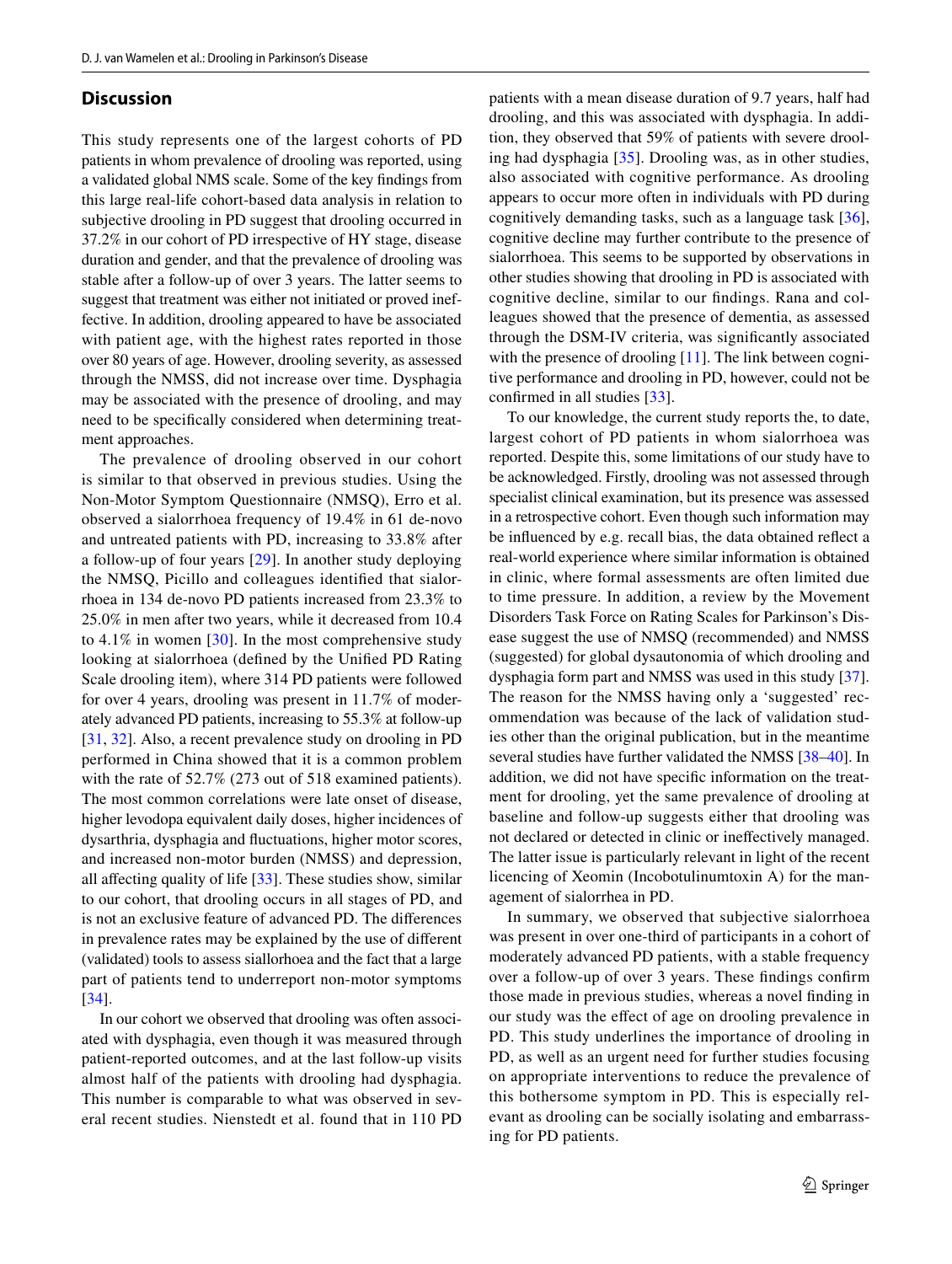Acknowledgements We acknowledge data collection efforts by all contributors, collaborators, and administrative staff of the NILS study. The views expressed are those of the author(s) and not necessarily those of the NHS, the NIHR or the Department of Health.

**Author Contributions** All authors contributed to the study conception and design. Material preparation, data collection and analysis were performed by DVW, VL, and KRC. The frst draft of the manuscript was written by DVW and VL and all authors commented on previous versions of the manuscript. All authors read and approved the fnal manuscript.

Funding This research did not receive specific funding.

#### **Compliance with Ethical Standards**

**Conflict of interest** The authors declare that there are no conficts of interest relevant to this work. Financial disclosures not related to this work: Dr. van Wamelen reports grants and personal fees from Britannia Pharmaceuticals, personal fees from Invisio Pharmaceuticals, outside the submitted work. Dr. Leta reports personal fees from Britannia Pharmaceuticals, personal fees from Invisio Pharmaceuticals, grants from Parkinson's UK, grants from Bial, outside the submitted work. Mrs. Johnson has nothing to disclose. Dr. Lazcano-Ocampo has nothing to disclose. Ms. Podlewska reports personal fees from Britannia Pharmaceuticals, grants from Welcome Trust, outside the submitted work. Dr. Rukavina has nothing to disclose. Mrs. Rizos has nothing to disclose. Prof. Martinez-Martin reports personal fees from Editorial Viguera, grants and personal fees from International Parkinson and Movement Disorder Society, personal fees from HM Hospitales de Madrid, other from King's Parkinson's Disease Pain scale, outside the submitted work. Prof. Ray Chaudhuri reports personal fees from Abbvie, personal fees from Britannia Pharmaceuticals, personal fees from UCB, personal fees from Mundipharma, personal fees from Zambon, personal fees from Global Kinetics, personal fees from Bial, grants from Parkinson's UK, grants from NIHR, grants from PDNMG, grants from Kirby Laing, grants from NPF, other from AbbVie, other from UCB, other from Sunovion, other from Pfizer, other from Jazz Pharma, from Bial, from Global Kinetics, grants from Welcome Trust, outside the submitted work.

**Open Access** This article is licensed under a Creative Commons Attribution 4.0 International License, which permits use, sharing, adaptation, distribution and reproduction in any medium or format, as long as you give appropriate credit to the original author(s) and the source, provide a link to the Creative Commons licence, and indicate if changes were made. The images or other third party material in this article are included in the article's Creative Commons licence, unless indicated otherwise in a credit line to the material. If material is not included in the article's Creative Commons licence and your intended use is not permitted by statutory regulation or exceeds the permitted use, you will need to obtain permission directly from the copyright holder. To view a copy of this licence, visit <http://creativecommons.org/licenses/by/4.0/>.

# **References**

<span id="page-5-0"></span>1. Ou R, Guo X, Wei Q, Cao B, Yang J, Song W, Shao N, Zhao B, Chen X, Shang H. Prevalence and clinical correlates of drooling in Parkinson disease: a study on 518 Chinese patients. Parkinsonism Relat Disord. 2015;21(3):211–5. [https://doi.org/10.1016/j.parkr](https://doi.org/10.1016/j.parkreldis.2014.12.004) [eldis.2014.12.004](https://doi.org/10.1016/j.parkreldis.2014.12.004).

- 2. van der Marck MA, Kalf JG, Sturkenboom IH, Nijkrake MJ, Munneke M, Bloem BR. Multidisciplinary care for patients with Parkinson's disease. Parkinsonism Relat Disord. 2009;15(Suppl 3):S219–223. [https://doi.org/10.1016/s1353-8020\(09\)70819-3](https://doi.org/10.1016/s1353-8020(09)70819-3).
- 3. Nicaretta DH, Rosso AL, Mattos JP, Maliska C, Costa MM. Dysphagia and sialorrhea: the relationship to Parkinson's disease. Arquivos de Gastroenterol. 2013;50(1):42–9.
- 4. Scott B, Borgman A, Engler H, Johnels B, Aquilonius SM. Gender diferences in Parkinson's disease symptom profle. Acta Neurol Scand. 2000:102(1):37-433.
- <span id="page-5-1"></span>5. Srivanitchapoom P, Pandey S, Hallett M. Drooling in Parkinson's disease: a review. Parkinsonism Relat Disord. 2014;20(11):1109– 18.<https://doi.org/10.1016/j.parkreldis.2014.08.013>.
- <span id="page-5-2"></span>6. Kalf JG, Smit AM, Bloem BR, Zwarts MJ, Munneke M. Impact of drooling in Parkinson's disease. J Neurol. 2007;254(9):1227–322. <https://doi.org/10.1007/s00415-007-0508-9>.
- <span id="page-5-3"></span>7. Politis M, Wu K, Molloy S, Bain GP, Chaudhuri KR, Piccini P. Parkinson's disease symptoms: the patient's perspective. Mov Disord. 2010;25(11):1646–51.<https://doi.org/10.1002/mds.23135>.
- <span id="page-5-4"></span>8. Zlotnik Y, Balash Y, Korczyn AD, Giladi N, Gurevich T. Disorders of the oral cavity in Parkinson's disease and parkinsonian syndromes. Parkinson's Dis. 2015;2015:379482. [https://doi.](https://doi.org/10.1155/2015/379482) [org/10.1155/2015/379482.](https://doi.org/10.1155/2015/379482)
- <span id="page-5-5"></span>9. Meningaud J-P, Pitak-Arnnop P, Chikhani L, Bertrand J-C. Drooling of saliva: a review of the etiology and management options. Oral Surg Oral Med Oral Pathol Oral Radiol Endodontol. 2006;101(1):48–57.
- <span id="page-5-6"></span>10. Kalf JG, Munneke M, van den Engel-Hoek L, de Swart BJ, Borm GF, Bloem BR, Zwarts MJ. Pathophysiology of diurnal drooling in Parkinson's disease. Mov Disord. 2011;26(9):1670–6. [https://](https://doi.org/10.1002/mds.23720) [doi.org/10.1002/mds.23720](https://doi.org/10.1002/mds.23720).
- <span id="page-5-7"></span>11. Rana AQ, Khondker S, Kabir A, Owalia A, Khondker S, Emre M. Impact of cognitive dysfunction on drooling in Parkinson's disease. Eur Neurol. 2013;70(1–2):42–5. [https://doi.](https://doi.org/10.1159/000348571) [org/10.1159/000348571.](https://doi.org/10.1159/000348571)
- <span id="page-5-8"></span>12. Perez-Lloret S, Negre-Pages L, Ojero-Senard A, Damier P, Destee A, Tison F, Merello M, Rascol O. Oro-buccal symptoms (dysphagia, dysarthria, and sialorrhea) in patients with Parkinson's disease: preliminary analysis from the French COPARK cohort. Eur J Neurol. 2012;19(1):28–37. [https://doi.org/10.111](https://doi.org/10.1111/j.1468-1331.2011.03402.x) [1/j.1468-1331.2011.03402.x](https://doi.org/10.1111/j.1468-1331.2011.03402.x).
- <span id="page-5-9"></span>13. Bagheri H, Damase-Michel C, Lapeyre-Mestre M, Cismondo S, O'Connell D, Senard JM, Rascol O, Montastruc JL. A study of salivary secretion in Parkinson's disease. Clin Neuropharmacol. 1999;22(4):213–5.
- 14. Tumilasci OR, Cersosimo MG, Belforte JE, Micheli FE, Benarroch EE, Pazo JH. Quantitative study of salivary secretion in Parkinson's disease. Mov Disord. 2006;21(5):660–7. [https://doi.](https://doi.org/10.1002/mds.20784) [org/10.1002/mds.20784](https://doi.org/10.1002/mds.20784).
- <span id="page-5-10"></span>15. Proulx M, de Courval FP, Wiseman MA, Panisset M. Salivary production in Parkinson's disease. Mov Disord. 2005;20(2):204–7. <https://doi.org/10.1002/mds.20189>.
- <span id="page-5-11"></span>16. Nicaretta DH, de Rosso AL, Maliska C, Costa MM. Scintigraphic analysis of the parotid glands in patients with sialorrhea and Parkinson's disease. Parkinsonism Relat Disord. 2008;14(4):338–41. <https://doi.org/10.1016/j.parkreldis.2007.07.008>.
- <span id="page-5-12"></span>17. Cersosimo MG, Raina GB, Calandra CR, Pellene A, Gutierrez C, Micheli FE, Benarroch EE. Dry mouth: an overlooked autonomic symptom of Parkinson's disease. J Parkinson's Dis. 2011;1(2):169– 73. [https://doi.org/10.3233/jpd-2011-11021.](https://doi.org/10.3233/jpd-2011-11021)
- <span id="page-5-13"></span>18. Leibner J, Ramjit A, Sedig L, Dai Y, Wu SS, Ct J, Okun MS, Rodriguez RL, Malaty IA, Fernandez HH. The impact of and the factors associated with drooling in Parkinson's disease. Parkinsonism Relat Disord. 2010;16(7):475–7. [https://doi.org/10.1016/j.](https://doi.org/10.1016/j.parkreldis.2009.12.003) [parkreldis.2009.12.003.](https://doi.org/10.1016/j.parkreldis.2009.12.003)